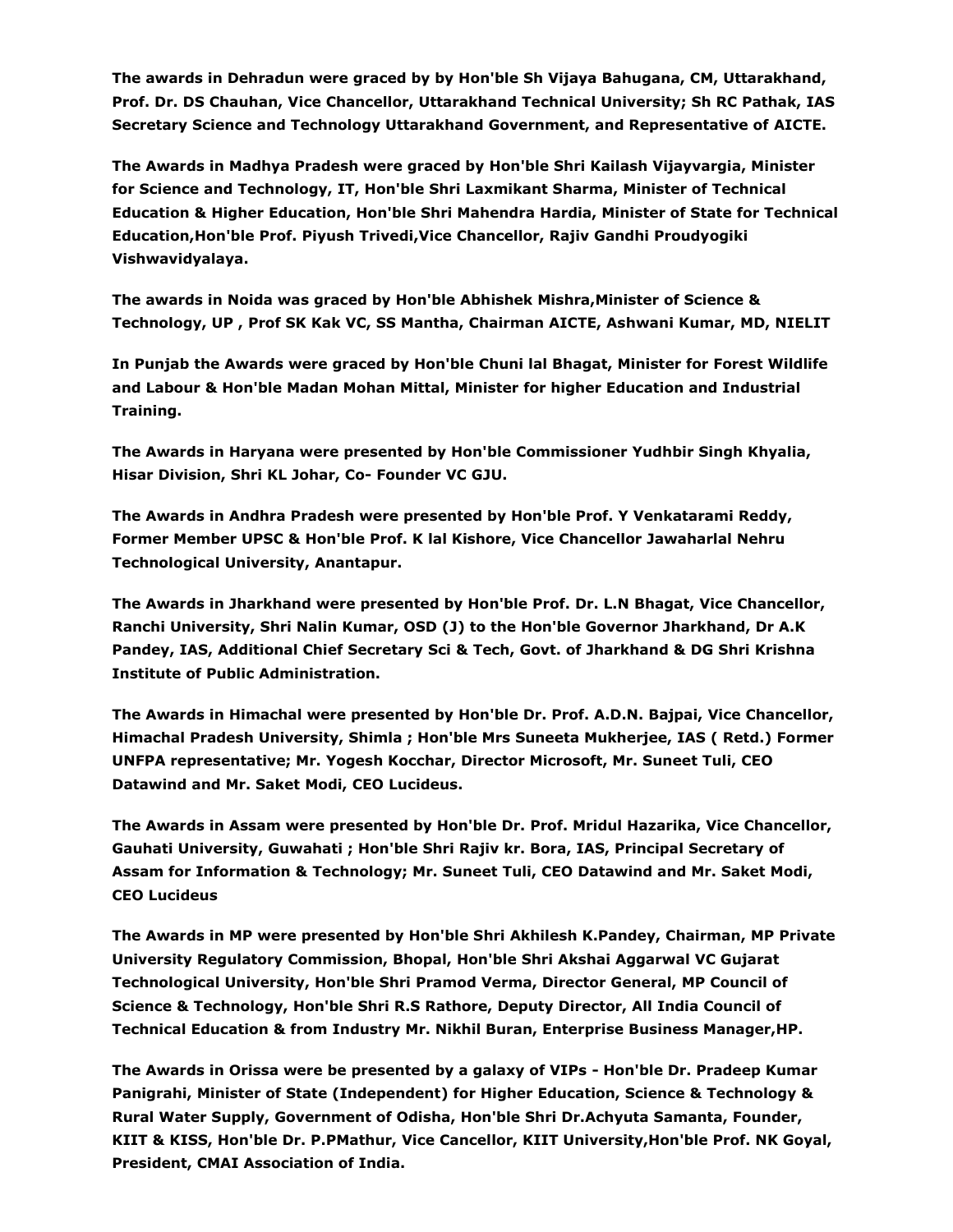**The Awards in Karnataka were presented by a galaxy of VIPs Hon'ble Shri Arvind Jadhav, IAS, Additional Chief Secretary & Chairman – KSTDC, Government of Karnataka; Hon'ble Dr. H. Maheshappa, Vice Chancellor, Visvesvaraya Technological University; Hon'ble Prof Prasad, Registrar VTU, Hon'ble Prof. Shri NK Goyal, President CMAI Association of India and from Industy Mr. Krishnan Ramanathan, Data Scientist, HP Technologies.**

**The Awards in Nagaland were presented by a galaxy of VIPs Hon'ble Mr. T. R. Zeliang, Chief Minister Nagaland, Hon'ble Prof. (Dr.) A Lanunungsang, Pro-Vice Chancellor, Nagaland University, Hon'ble Shri Temzen Toy, Home Commissioner and Principal Secretary, Nagaland, Hon'ble Mr. Deo Nukhu, Parliamentary Secretary, Department of Higher Education and SCERT, Hon'ble Prof. SS Mantha , Chairman ,AICTE.**

**The Awards in Uttar Pradesh were presented by Hon'ble Shri Shiv Kant Ojha, Minister of Technical Education, UP, Hon'ble Shri Abhishek Mishra, Minister of State for Vocational Education & Skill Development, UP, Hon'ble Prof. Rakesh Khandal, Vice Chancellor, Uttar Pradesh Technical University, Hon'ble Prof. NK Goyal, President CMAI Association of India, Representatives from AICTE, NIELIT,NIXI etc. and from Industry Mr. Nikhil Buran, Enterprise Business Manager, HP Networking India, Mr. Suneet Tuli, CEO Datawind, Mr. Rahul Sharma Director Vedanta Group.**

**The Awards in West Bengal were presented by Hon'ble Dr. Malcolm Johnson, Director, International Telecommunication Union-ITU Geneva, Hon'ble Prof. (Dr.) R. K Khandal, Vice Chancellor, Uttar Pradesh Technical University, Hon'ble Shri R.N Jha, Chief General Manager, BSNL with other dignatories.**

**National Conference on Entrepreneurship & IInd National Andhra Pradesh Education Summit & Awards,2015 were presented by Hon'ble Dr. Ganta Subbarao,Secretary Skill Development & MD,APSSDC, Govt. of AP, Sri Brig M N Venugopal, VSM (Retd) Chief - Admin & Prers Engineering Staff college of India,Sri Rupinder Singh, Vice President Datawind Ltd. ,Hon'ble Dr. K Lal Kishore, Vice Chancellor,Jawahar Lal Nehru Technological University Anantpur, Mr. Vivek Reddy Ambassador, Telecom Sector Skill Council .**

**National Conference on Make in India & Digital and National Rajasthan Education Summit & Awards 2015, were presented by Hon'ble Prof. Vinay Kumar Pathak, Vice Chancellor, Rajasthan Technical University, Prof. (Dr.) RK Khandal, Former Vice Chancellor, Uttar Pradesh Technical University (Lucknow), Prof. (Dr.) Devendra Pathak, Vice Chancellor, Dr. K. N. Modi University.**

**National Conference on Make in India & Digital and IInd National Education Summit & Awards 2015, were presented by Hon'ble Shri Abhishek Mishra, State Minister for Vocational Education and Skilled Development, Uttar Pradesh, Hon'ble Shri Shivakant Ojha, Minister For Technical Education, Uttar Pradesh, Prof. S. B. Nimse, Vice Chancellor, Lucknow University, Prof. Vinay Kumar Pathak, Vice Chancellor, Uttar Pradesh Technical University, Lucknow along with other VIP's.**

**National Conference on Make in India & Digital and National Odisha Education Summit & Award 2015 were presented by H.E. Alexandre Cece Loua, Ambassador of Guinea, H.E. DR. HASSAN E. EL TALIB, Ambassador of the Republic of The Sudan, Hon'ble Dr. P.P Mathur, Vice Chancellor, KIIT University along with other VIP's.**